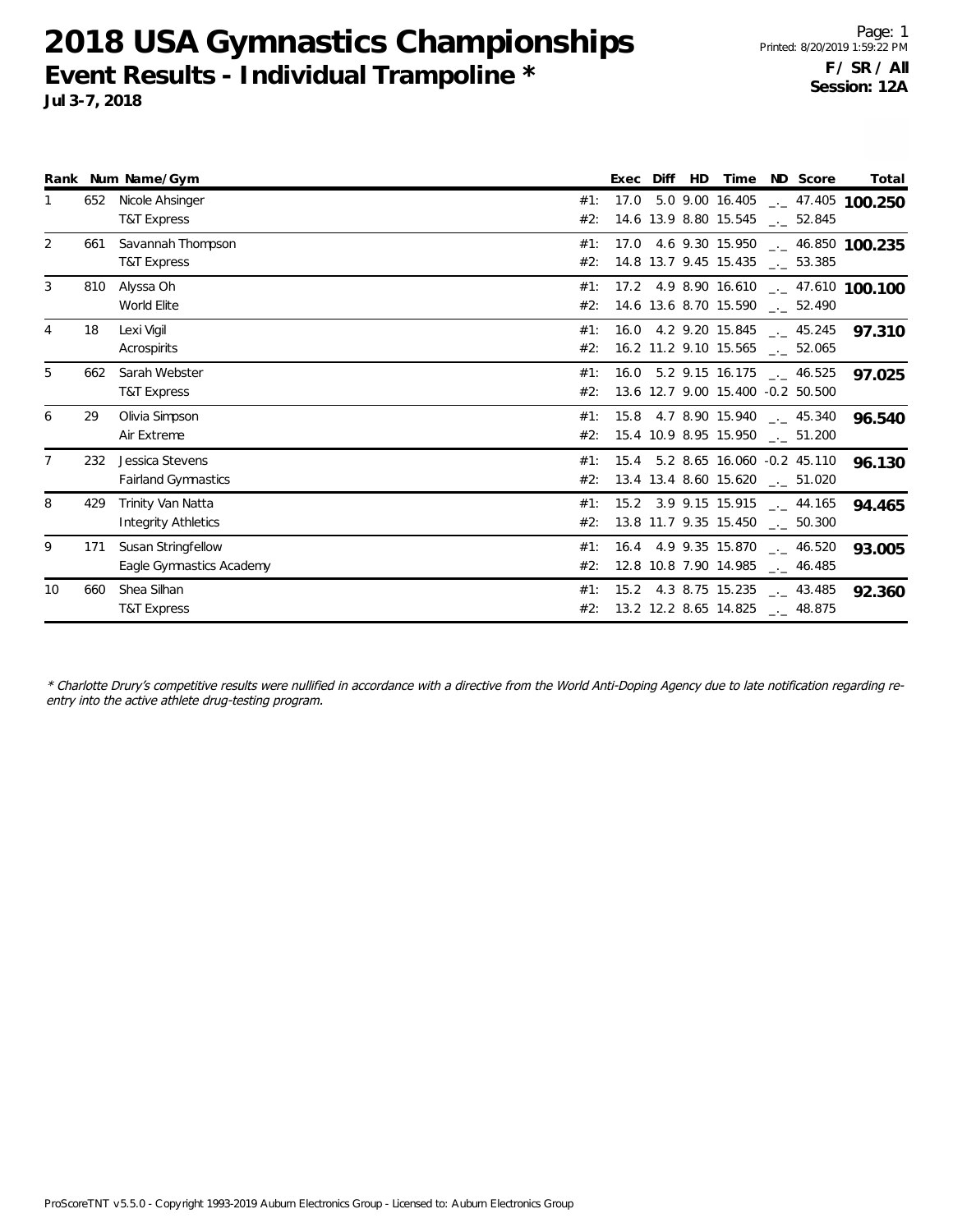**2018 USA Gymnastics Championships Event Results - Individual Trampoline Jul 3-7, 2018**

|    |     | Rank Num Name/Gym                                      |            | Exec Diff | HD. | Time ND Score                                                                              |  | Total                                    |
|----|-----|--------------------------------------------------------|------------|-----------|-----|--------------------------------------------------------------------------------------------|--|------------------------------------------|
|    | 198 | Jeffrey Gluckstein<br>Elite Trampoline Academy         | #1:<br>#2: |           |     | 16.8 15.8 8.60 17.530 . 58.730                                                             |  | 18.2 5.2 8.75 18.550 - 50.700 109.430    |
| 2  | 659 | Aliaksei Shostak<br><b>T&amp;T Express</b>             | #1:<br>#2: |           |     | 16.2 15.4 8.40 17.460 __ 57.460                                                            |  | 17.8 5.2 8.85 17.965 __ 49.815 107.275   |
| 3  | 166 | <b>Isaac Rowley</b><br>Eagle Gymnastics Academy        | #1:<br>#2: |           |     | 14.8 16.0 8.60 17.195 __ 56.595                                                            |  | 15.2 6.1 9.25 18.270 -0.2 48.620 105.215 |
| 4  | 495 | Cody Gesuelli<br>Merino Trampoline Gymnastics Academy  | #1:<br>#2: |           |     | 14.0 15.6 9.05 16.635 __ 55.285                                                            |  | 15.6 5.4 9.40 17.590 __ 47.990 103.275   |
| 5  | 201 | Joseph Isenberg<br>Elite Trampoline Academy            | #1:<br>#2: |           |     | 15.2 13.2 8.75 16.120 . 53.270                                                             |  | 17.4 5.0 8.95 17.250 - 48.600 101.870    |
| 6  | 52  | David Ford<br>Airborne Gymnastics and Dance            | #1:<br>#2: |           |     | 12.8 14.2 8.35 16.720 -0.2 51.870                                                          |  | 16.8 5.0 9.25 17.485 __ 48.535 100.405   |
|    | 591 | <b>Andrew Davis</b><br>Scottsdale Gymnastics           | #2:        |           |     | #1: 17.0 5.6 8.80 17.180 $\_\_$ 48.580<br>$12.4$ 7.8 8.20 15.965 $\_\_$ 44.365             |  | 92.945                                   |
| 8  | 78  | Calvin Fry<br>Amplify Gymnastics                       | #1:<br>#2: |           |     | 13.2 5.0 8.85 15.940 __ 42.990<br>11.8 13.4 8.45 15.335 $\qquad$ 48.985                    |  | 91.975                                   |
| 9  | 492 | Paul Bretscher<br>Merino Trampoline Gymnastics Academy | #1:<br>#2: |           |     | $10.0$ 2.9 5.40 10.635 $\text{-.}$ 28.935<br>14.0 15.3 8.45 15.870 $\qquad \qquad -53.620$ |  | 82.555                                   |
| 10 | 727 | Ruben Padilla<br>Tornado Sport Club                    | #1:<br>#2: |           |     | 16.6 4.7 8.60 16.470 $-$ 46.370<br>7.2 8.4 3.95 7.945 __ 27.495                            |  | 73.865                                   |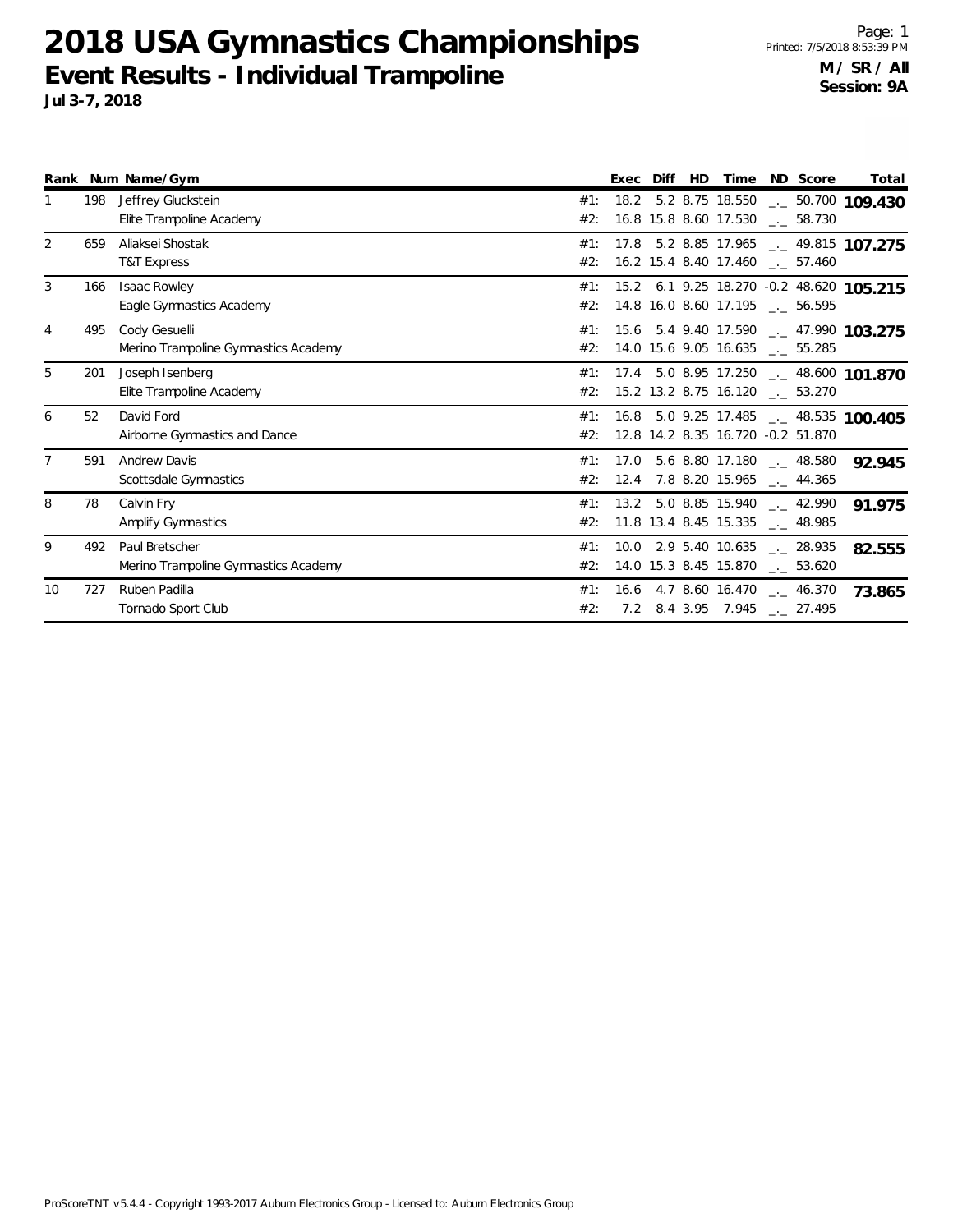**2018 USA Gymnastics Championships Event Results - Tumbling Jul 3-7, 2018**

Page: 1 Printed: 7/6/2018 7:09:36 PM **F / SR / All Session: 12A**

| JUI 3-7, 2010     |  |                    |       |
|-------------------|--|--------------------|-------|
|                   |  |                    |       |
|                   |  |                    |       |
|                   |  |                    |       |
| Rank Num Name/Gym |  | Exec Diff ND Score | Total |

|   |     | Ralin Will Natile/Oyll             | レスピレ     | וווש<br>ישוו | ouu e              | τυται  |
|---|-----|------------------------------------|----------|--------------|--------------------|--------|
|   | 780 | Eliza Floisand                     | #1: 27.0 |              | 8.5 0.0 35.500     | 67.600 |
|   |     | Wasatch T&T                        | #2: 27.4 | 4.7          | $0.0$ 32.100       |        |
| 2 | 154 | Hope Bravo                         | #1: 25.9 |              | 8.5 0.0 34.400     | 66.200 |
|   |     | Eagle Gymnastics Academy           | #2: 27.6 |              | 4.5 -0.3 31.800    |        |
| 3 | 188 | Gretchen Schultz                   | #1: 28.8 |              | 3.6 0.0 32.400     | 64.500 |
|   |     | Elmwood Gymnastics                 | #2: 27.6 |              | 4.5 0.0 32.100     |        |
| 4 | 262 | Angel Rice                         | #1: 25.0 |              | 8.3 0.0 33.300     | 64.000 |
|   |     | <b>FlipCity South</b>              | #2: 26.4 |              | 4.3 0.0 30.700     |        |
| 5 | 96  | Caitlyn Crawford                   | #1: 28.2 |              | 3.6 0.0 31.800     | 62.400 |
|   |     | Capital Gymnastics National Center | #2: 26.3 |              | 4.3 0.0 30.600     |        |
| 6 | 809 | Kiley Lockett                      | #1: 27.1 |              | 3.4 0.0 30.500     | 60.900 |
|   |     | World Elite                        | #2: 26.2 |              | 4.5 -0.3 30.400    |        |
| 7 | 189 | Rachel Thevenot                    | #1: 28.8 |              | 3.6 0.0 32.400     | 59.500 |
|   |     | Elmwood Gymnastics                 | #2: 25.2 |              | 1.9 0.0 27.100     |        |
| 8 | 315 | Daniela Zavala                     | #1: 21.3 |              | $3.8 - 0.6$ 24.500 | 55.300 |
|   |     | Gymnastic Academy of Rockford      | #2: 26.4 | 4.4          | 0.0 30.800         |        |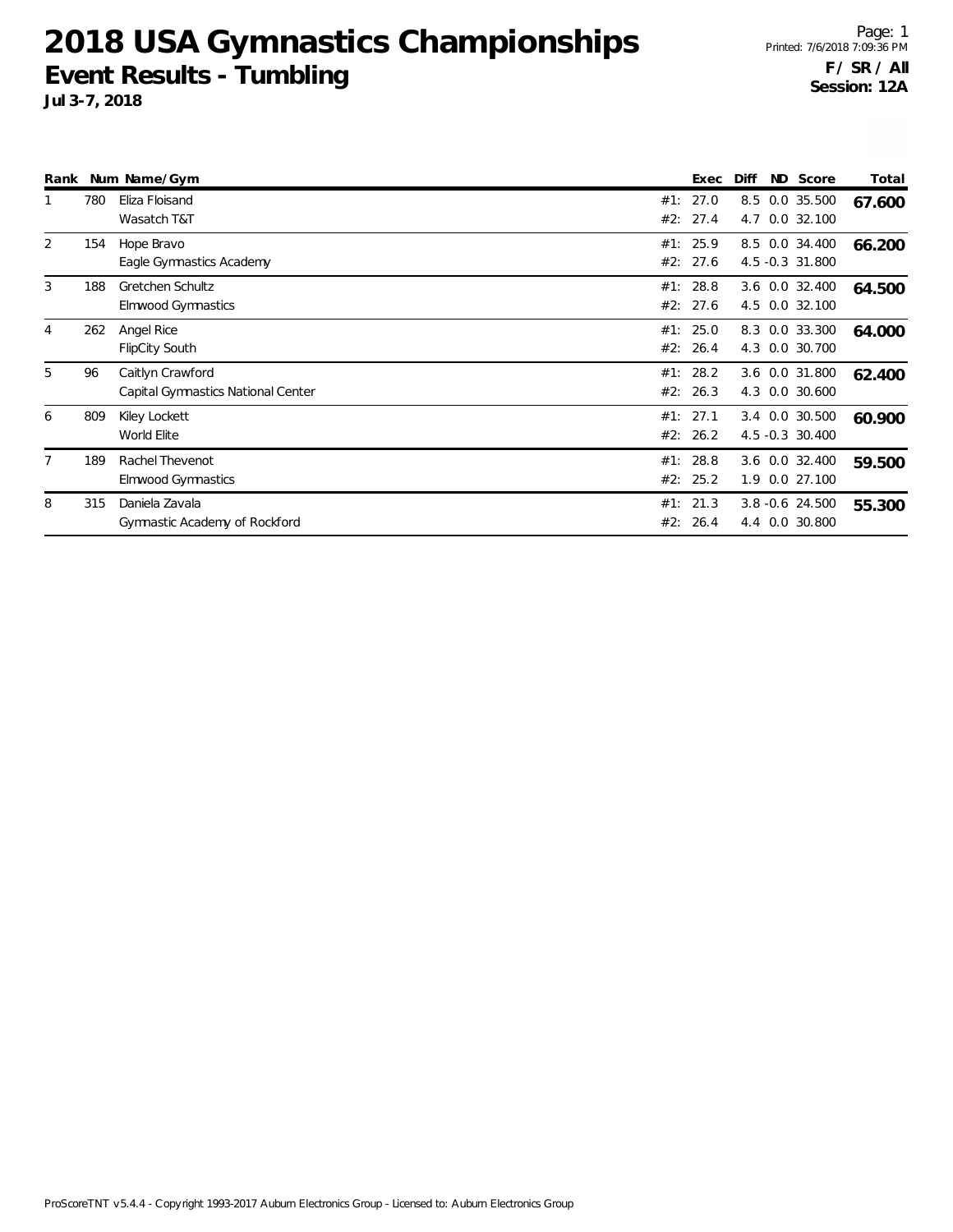**2018 USA Gymnastics Championships Event Results - Tumbling Jul 3-7, 2018**

Page: 1 Printed: 7/5/2018 7:59:18 PM **M / SR / All Session: 9A**

| 13-7, 2018 |  |  |  |
|------------|--|--|--|
|            |  |  |  |
|            |  |  |  |
|            |  |  |  |

| Rank |     | Num Name/Gym                                             |            | Exec                 | Diff<br>ND. | Score                               | Total  |
|------|-----|----------------------------------------------------------|------------|----------------------|-------------|-------------------------------------|--------|
|      | 776 | Kaden Brown<br>Wasatch T&T                               | #1:<br>#2: | 28.7<br>28.8         | 8.4         | 0.0 37.100<br>8.5 0.0 37.300        | 74.400 |
| 2    | 98  | Brandon Krzynefski<br>Capital Gymnastics National Center | #1:        | 26.6<br>#2: 28.3     | 7.7<br>7.3  | 0.0 34.300<br>0.0 35.600            | 69.900 |
| 3    | 427 | Alex Renkert<br><b>Integrity Athletics</b>               |            | #1: 25.5<br>#2: 27.8 | 7.7         | 0.0 33.200<br>7.3 0.0 35.100        | 68.300 |
| 4    | 526 | Emilio Lehmer<br>North Valley Gymnastics                 | #2:        | #1: 27.2<br>26.6     | 5.9<br>7.5  | 0.0 33.100<br>0.0 34.100            | 67.200 |
| 5    | 185 | Patrick Lyell<br><b>Elmwood Gymnastics</b>               | #1:<br>#2: | 27.6<br>27.0         | 5.9         | 0.0 33.500<br>6.3 0.0 33.300        | 66.800 |
| 6    | 591 | <b>Andrew Davis</b><br>Scottsdale Gymnastics             | #1:<br>#2: | 27.3<br>26.7         | 5.5<br>6.9  | 0.0 32.800<br>0.0 33.600            | 66.400 |
|      | 524 | <b>Matthew Hawkins</b><br>North Valley Gymnastics        |            | #1: 24.5<br>#2: 26.9 |             | 5.7 -0.6 29.600<br>7.3 0.0 34.200   | 63.800 |
| 8    | 158 | <b>Drew Collins</b><br>Eagle Gymnastics Academy          | #2:        | #1: 23.9<br>24.4     |             | 5.4 -0.6 28.700<br>3.8 - 3.3 24.900 | 53.600 |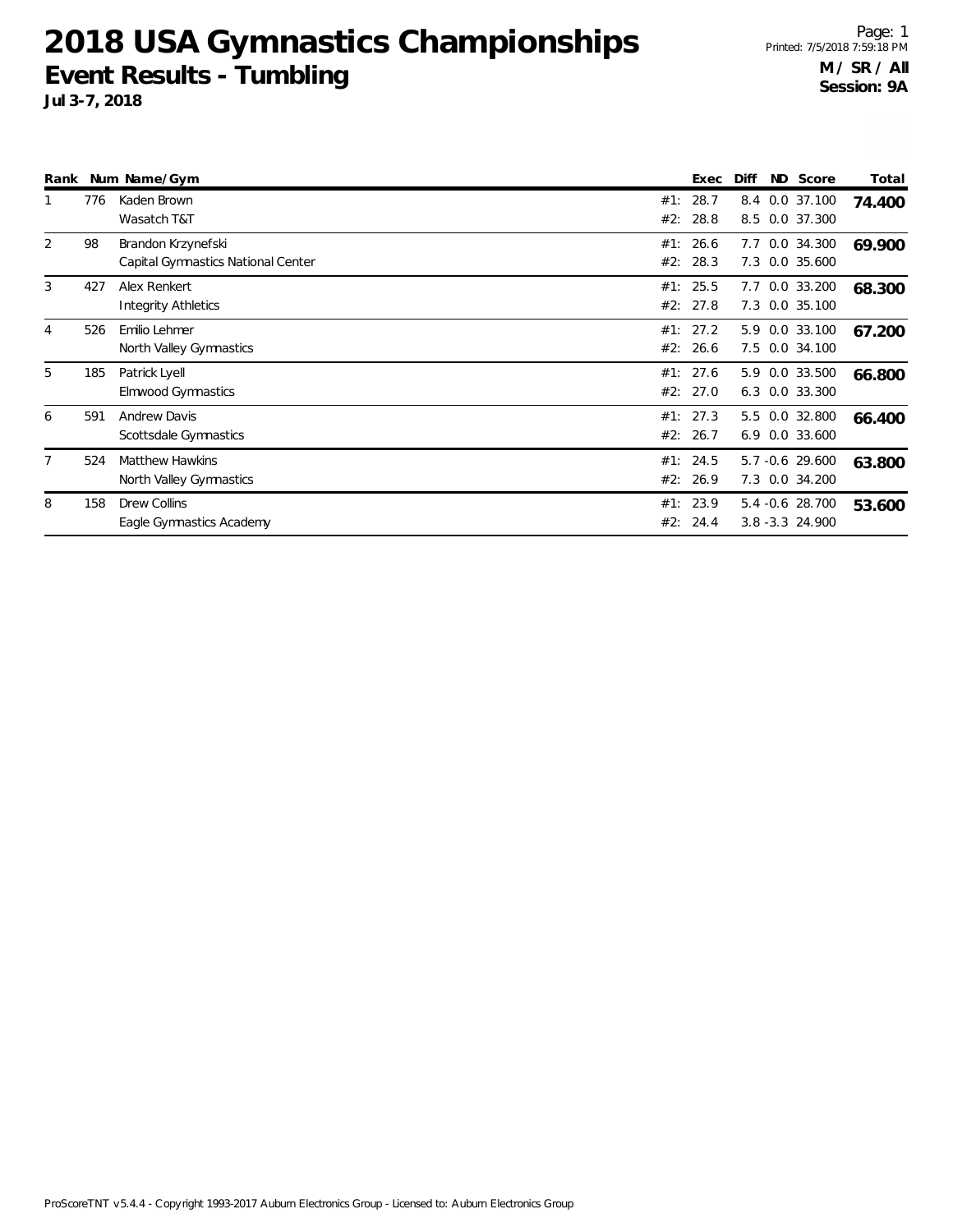**2018 USA Gymnastics Championships Event Results - Double Mini**

**Jul 3-7, 2018**

|    |     | Rank Num Name/Gym                                      |            | Exec             | Diff | ND Score                             | Total  |
|----|-----|--------------------------------------------------------|------------|------------------|------|--------------------------------------|--------|
| 1  | 430 | Tristan Van Natta<br><b>Integrity Athletics</b>        | #1:<br>#2: | 28.9<br>28.7     |      | 7.2 0.0 36.100<br>6.0 0.0 34.700     | 70.800 |
| 2  | 805 | Paige Howard<br>World Elite                            | #1:<br>#2: | 29.2<br>29.2     |      | $6.8 - 0.9$ 35.100<br>6.4 0.0 35.600 | 70.700 |
| 3T | 809 | Kiley Lockett<br>World Elite                           | #1:<br>#2: | 28.2<br>28.2     |      | 6.8 0.0 35.000<br>6.4 0.0 34.600     | 69.600 |
| 3T | 491 | Kristle Lowell<br>Morgan Park Sports Center            | #1:<br>#2: | 28.0<br>27.2     |      | 6.8 0.0 34.800<br>7.6 0.0 34.800     | 69.600 |
| 5  | 545 | Lacey Jenkins<br>World Elite                           | #1:<br>#2: | 27.5<br>27.9     |      | 6.8 0.0 34.300<br>6.4 0.0 34.300     | 68.600 |
| 6T | 675 | Mikaela Hunter<br>Team Legacy (Coach Patty Gymnastics) | #1:<br>#2: | 27.8<br>28.1     |      | 6.0 0.0 33.800<br>5.6 0.0 33.700     | 67.500 |
| 6T | 717 | Kelly Keitel<br>Top Star Training Center               | #2:        | #1: 27.1<br>28.3 |      | $6.4 -0.3$ 33.200<br>6.0 0.0 34.300  | 67.500 |
| 8  | 789 | Michiko Sharpe<br>World Champions Centre               | #1:<br>#2: | 28.0<br>28.5     |      | $6.0 -0.9 33.100$<br>5.6 0.0 34.100  | 67.200 |
| 9T | 615 | Susan Gill<br>So Cal TTC                               | #2:        | #1: 27.7<br>27.7 | 5.6  | 5.6 0.0 33.300<br>0.0 33.300         | 66.600 |
| 9T | 546 | Ariel Kibler<br><b>Amplify Gymnastics</b>              | #1:<br>#2: | 27.7<br>27.6     |      | $6.0 -0.3$ 33.400<br>5.6 0.0 33.200  | 66.600 |
| 11 | 715 | Kellyn Euhus<br>Top Star Training Center               | #1:<br>#2: | 26.7<br>19.9     |      | 4.8 -0.9 30.600<br>2.4 0.0 22.300    | 52.900 |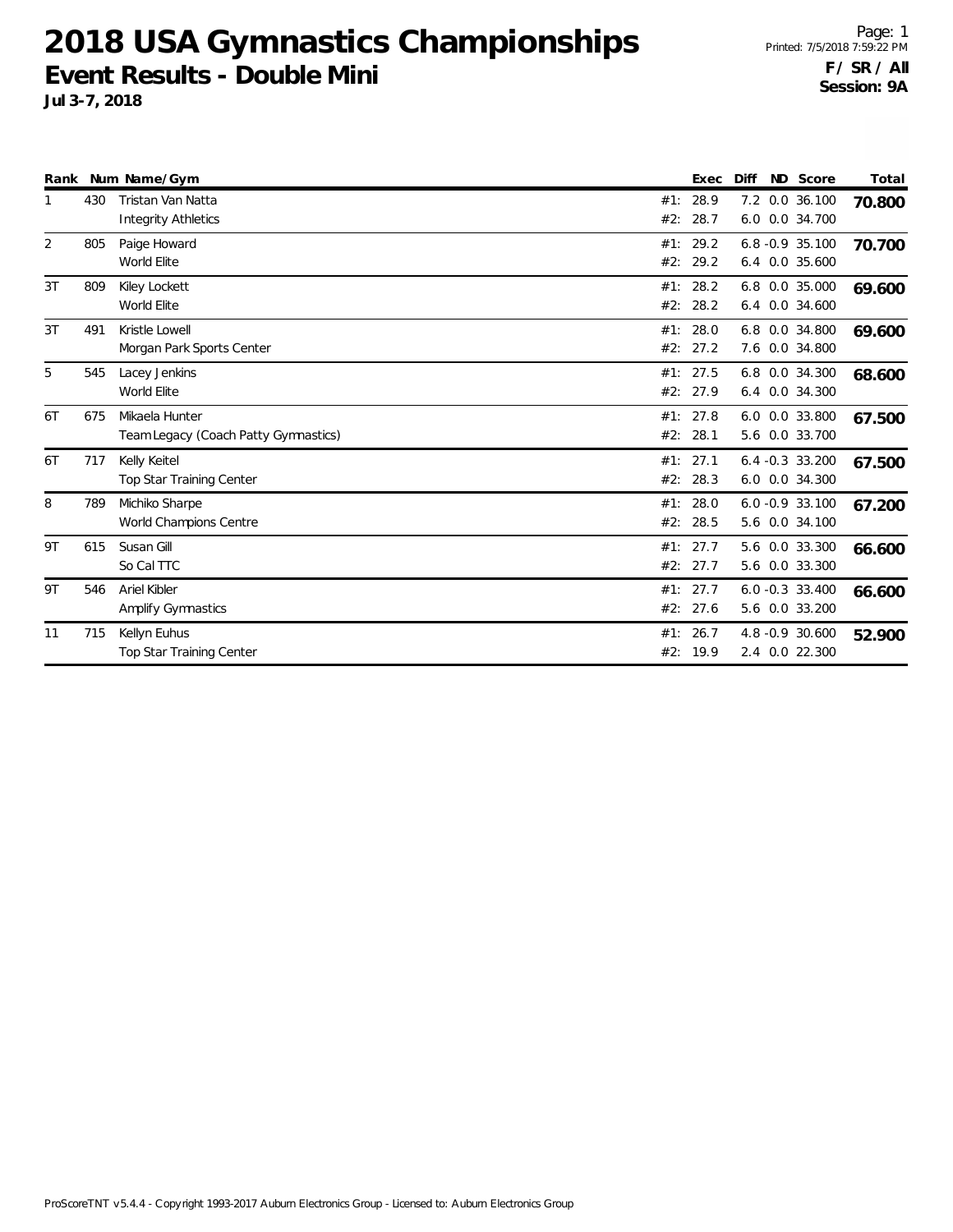## **2018 USA Gymnastics Championships Event Results - Double Mini**

**Jul 3-7, 2018**

| Rank |     | Num Name/Gym                                      | Exec                 | Diff | ND Score                              | Total  |
|------|-----|---------------------------------------------------|----------------------|------|---------------------------------------|--------|
|      | 524 | <b>Matthew Hawkins</b><br>North Valley Gymnastics | #1: 28.7<br>#2: 28.2 |      | 9.2 0.0 37.900<br>9.2 0.0 37.400      | 75.300 |
| 2    | 727 | Ruben Padilla<br>Tornado Sport Club               | #1: 28.1<br>#2: 29.4 |      | 8.1 -0.9 35.300<br>8.0 0.0 37.400     | 72.700 |
| 3    | 81  | Drake McMullen<br>Amplify Gymnastics              | #1: 27.7<br>#2: 28.5 |      | 7.6 -0.9 34.400<br>8.0 -0.9 35.600    | 70.000 |
| 4    | 130 | Nicholas Melloni<br>Dulles Gymnastics Academy     | #1: 27.1<br>#2: 27.6 |      | 8.0 -0.3 34.800<br>$6.8 - 0.9$ 33.500 | 68.300 |
| 5    | 760 | <b>Bryce Truhlar</b><br>Ultimate Air              | #1: 28.2<br>#2: 25.3 |      | 7.2 -0.3 35.100<br>7.6 -1.5 31.400    | 66.500 |
| 6    | 427 | Alex Renkert<br><b>Integrity Athletics</b>        | #1: 29.0<br>#2: 20.3 |      | 9.2 0.0 38.200<br>3.6 0.0 23.900      | 62.100 |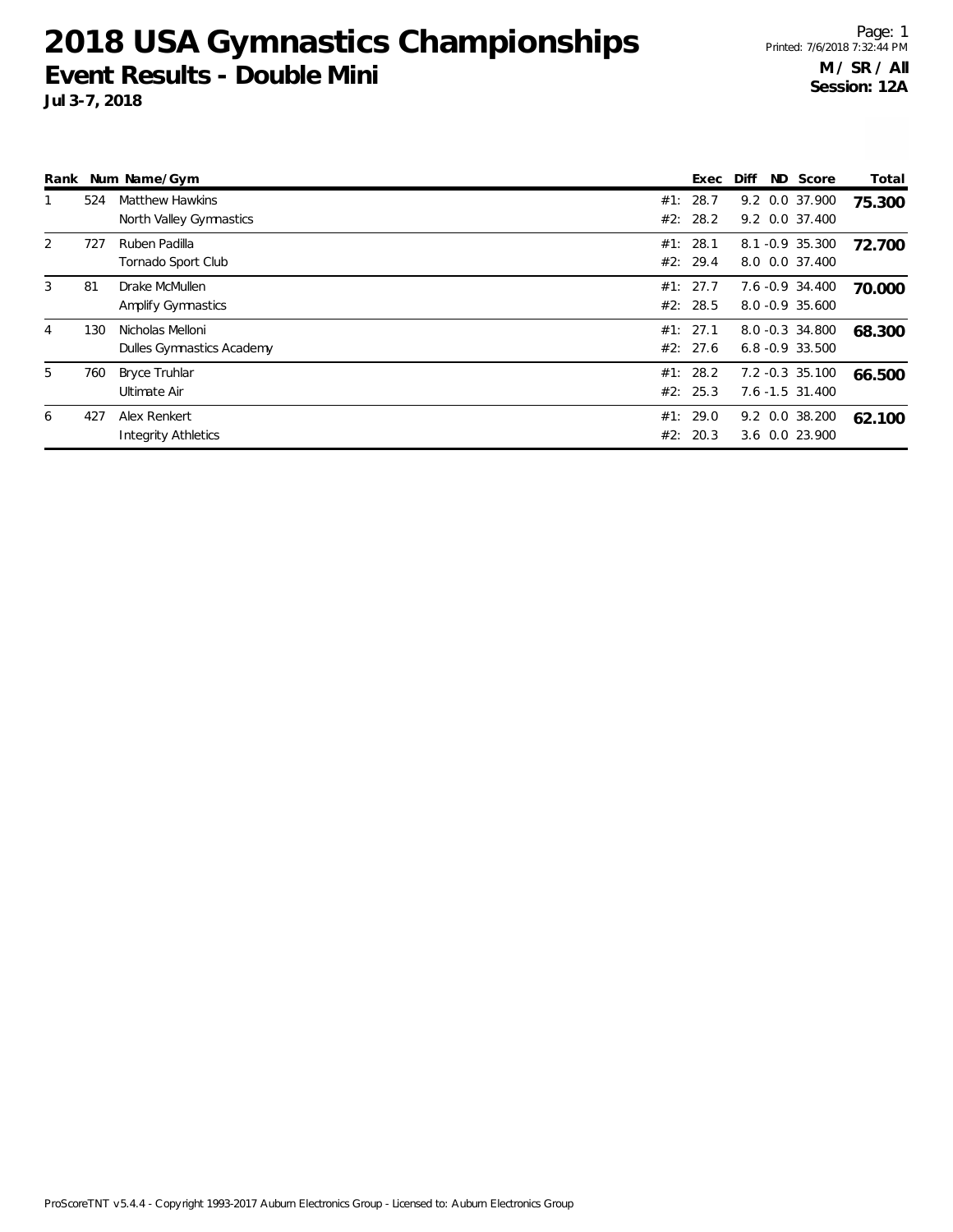**2018 USA Gymnastics Championships Event Results - Synchro Trampoline Jul 3-7, 2018**

|   | Rank Num Name/Gym             |     | Exec                  | Diff             | HD | Sync ND Score                 | Total  |
|---|-------------------------------|-----|-----------------------|------------------|----|-------------------------------|--------|
|   | 5552 Simpson - Vigil          |     | #1: 18.1              | 3.3 0.00         |    | $18.0$ $_{-}$ 39.400          | 84.400 |
|   | Air Extreme                   |     | #2: 16.2 9.8 0.00     |                  |    | $19.0$ _._ 45.000             |        |
| 2 | 5399 Stringfellow - Van Natta |     | #1: 15.7 3.5 0.00     |                  |    | $15.0$ $_{\leftarrow}$ 34.200 | 76.800 |
|   | Eagle Gymnastics Academy      |     | $#2$ : 14.4 10.4 0.00 |                  |    | $17.8$ $_{\dots}$ 42.600      |        |
| 3 | 5413 Drury - Oh               | #1: |                       | 18.0 4.2 0.00    |    | $18.6$ $_{\sim}$ 40.800       | 49.900 |
|   | World Elite                   | #2: |                       | $3.2$ $2.9$ 0.00 |    | $3.0$ . $9.100$               |        |
| 4 | 5403 Ahsinger-Webster         | #1: | 0.0                   | $0.0\,0.00$      |    | $0.0$ _ $-$<br>0.000          | 0.000  |
|   | <b>T&amp;T Express</b>        | #2: | 0.0                   | $0.0\,0.00$      |    | $0.0$ _._ 0.000               |        |